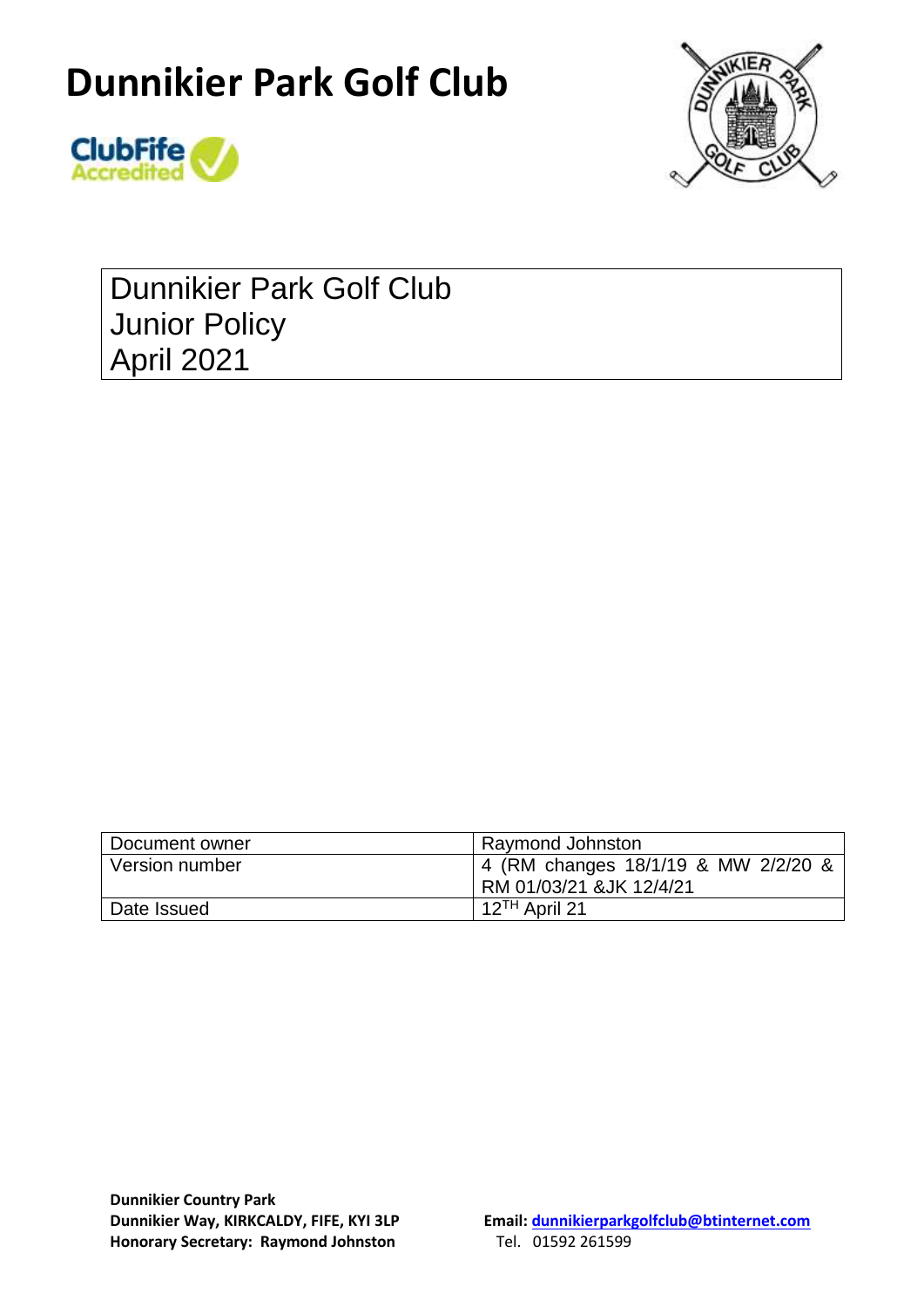



## **Contents**

- 1. Purpose
- 2. Introduction
- 3. Junior Golf Section
- 4. Child Protection
- 6. Code of Conduct
- 7. Competitions
- 8. Media / Photography
- 9. Communications
- 10. First Aid
- 11. Useful Contacts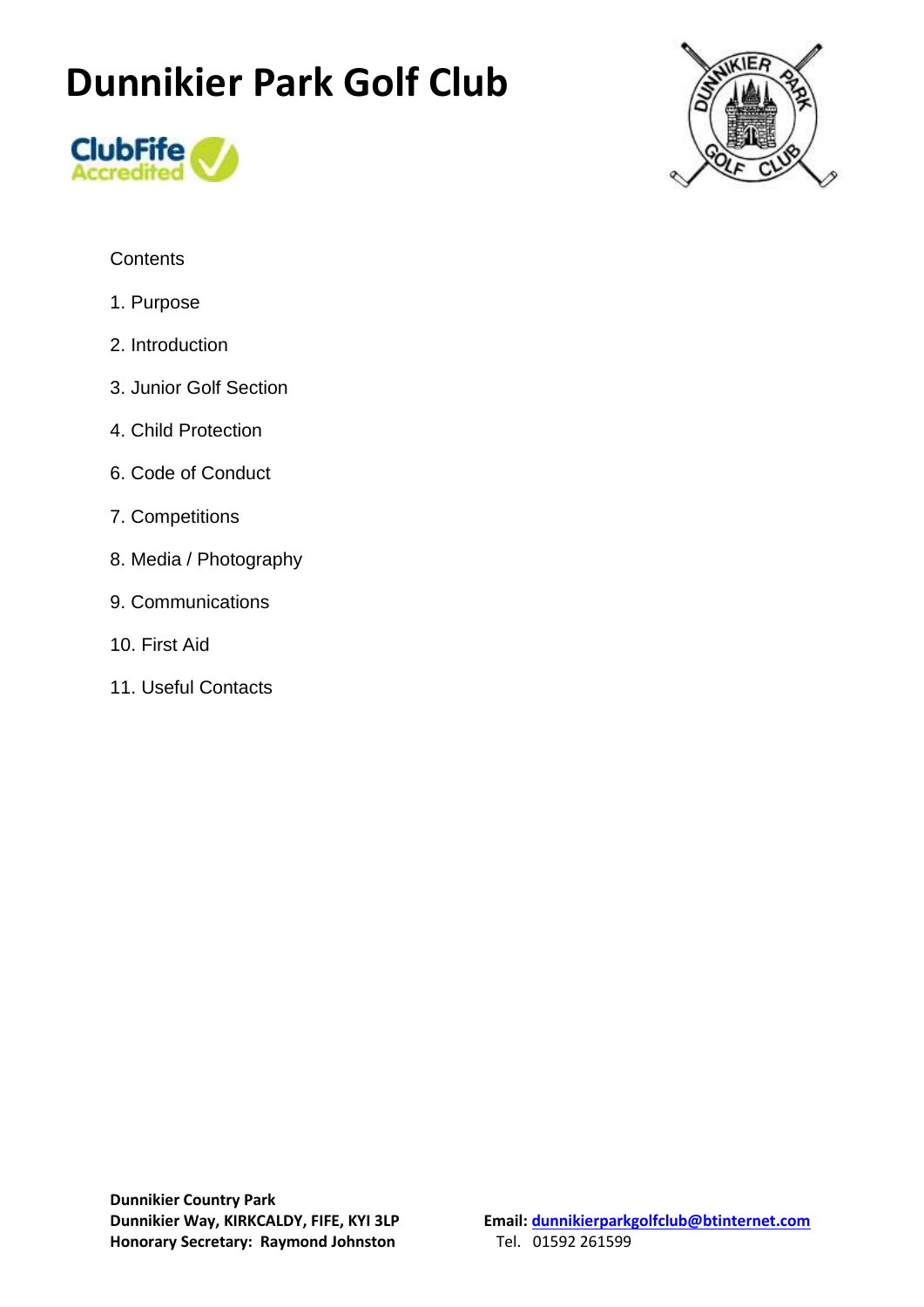



### 1**.0 Purpose**

- 1.1. This Policy supports Dunnikier Park Golf Club's approach to the accessibility, development, and promotion of Junior golf.
- 1.2 The Policy aims to provide Dunnikier Park Golf Club members, officials, golf professionals and members of the public with information regarding the structure of Junior golf within the Club.

#### **2.0 Introduction**

- 2.1 Dunnikier Park Golf Club has an established Junior Section which provides access to coaching and competitions.
- 2.2 The Junior Section is coordinated by the Junior Committee, supported by the Head Professional, volunteers and parent helpers.
- 2.3 The Junior Committee
- 2.3.1 The committee would oversee all aspects of junior golf at Dunnikier Park Golf Club. The main focus of this committee is
	- 1. The growth and retention of junior golfers
	- 2. Management of our junior section
- 2.3.2 The Junior committee will also liaise with the "The 2019 Course" committee to continue the
	- 3. The development of "the 2019 course"
	- 4. The development of our links with schools
- 2.3.3 Membership of the Junior Committee

| Chair                    |  |
|--------------------------|--|
| <b>Junior Convener</b>   |  |
| 2019 course coordinator  |  |
| Junior Captain           |  |
| <b>Ladies Rep</b>        |  |
| <b>Head Professional</b> |  |
| Parent's rep             |  |
| Parent's rep             |  |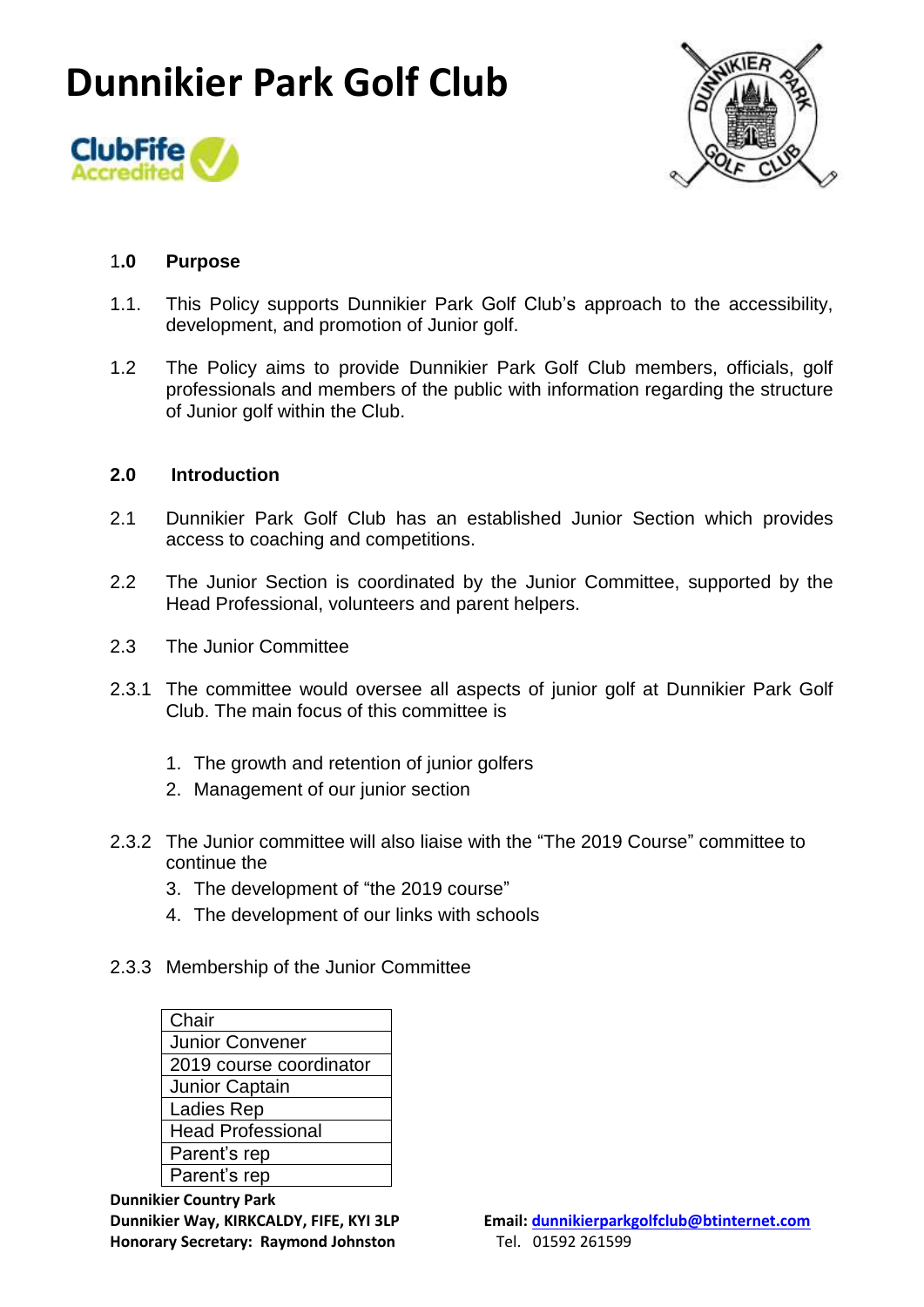



Parent's rep

### 2.3.4 Roles and Responsibilities of Junior Committee

Chair – responsible for coordinating all aspects of the junior section. The Chair must be on the full club council. The Chair will be responsible for preparing the minutes of the Junior Committee meeting and presenting these minutes to the full Club Council meeting.

Junior Convener – responsible for organizing all aspects of the day to day running of the junior section including competitions/handicaps/fixture lists/ Presentation of prizes

2019 Course coordinator – responsible for linking the work being done by "The 2019 Course" committee to the Junior Committee. This would include work with schools, special events, development work on course.

Junior Captain – responsible to support the junior convener in terms of the managing of the competitions.

Ladies' rep – responsible for linking the work being done to develop girls in golf back to the junior committee and also linking the lady's section to the junior section.

Head Professional – fully responsible for all coaching and development of coaching programmes.

Parent's representatives – responsible for supporting the junior convener in all aspects of junior golf and to feedback ideas from the wider parents' forum into the Junior Committee.

#### **3.0 Junior Golf Section**

- 3.1 A child can apply to become a member of Dunnikier Park Golf Club upon reaching 6 years of age. The Application Form requires to be completed. There is no joining fee required for a junior member joining Dunnikier Park Golf Club.
- 3.2 Junior memberships are renewed on an annual basis on 1 April. The renewals are intimated by post/ email due to Club policy on the governance of Junior personal details. The membership fee is detailed on the annual invoice.

**Dunnikier Country Park Honorary Secretary: Raymond Johnston** Tel. 01592 261599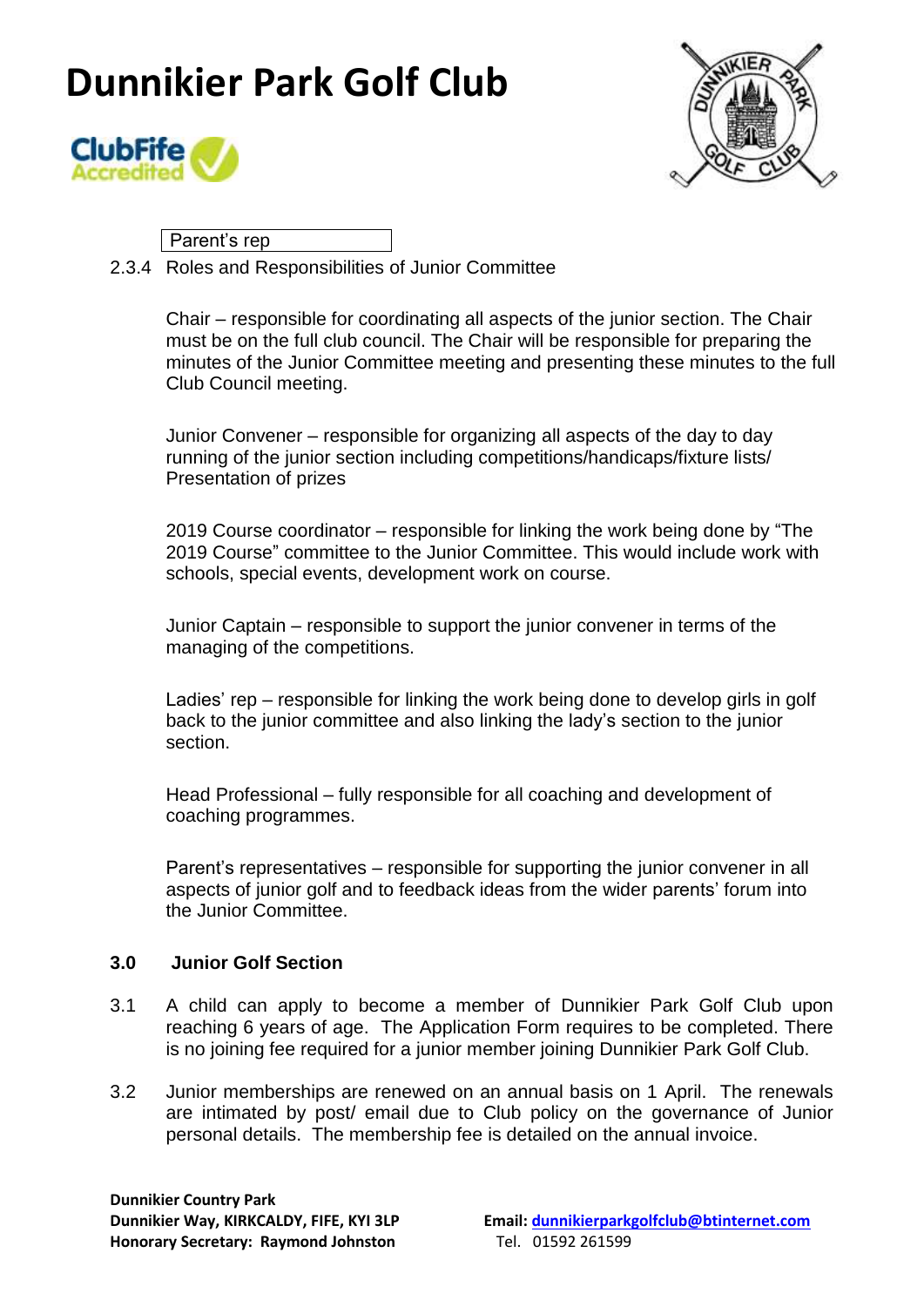



- 3.3 Upon becoming a Junior member, the child is eligible to play in competitions and is entitled to member benefits. Junior members bar cards can be used to purchase food/ Beveridge for adults but no alcoholic drinks can be added to a junior bar card. The meal deal offers are however applicable to a Junior member as per an ordinary club member.
- 3.4 Junior members can also access coaching, provided by the Head Professional, Assistant Professional, supported by volunteers and parent helpers.

### **4.0 Child Protection**

- 4.1 The PVG Scheme was established by the Protection of Vulnerable Groups (Scotland) Act 2007. This legislation requires any person who works - whether paid or unpaid – with children and protected adults in the UK to be registered, confirming that there is no known reason why an individual should not work with these groups.
- 4.2 All persons working with children at Dunnikier Park Golf Club are PVG accredited.
- 4.3 Further information regarding child protection in golf can be viewed at the Scottish Golf website.
- 4.4 The Child Protection Officer at Dunnikier Park Golf Club can be contacted for further details on Child Protection policy (see Section 12).

### **5. Coaching**

- 5.1 The Head Professional is responsible for the delivery of all Junior coaching at Dunnikier Park Golf Club.
- 5.2 The essential element of Junior golf development at Dunnikier Park Golf Club is "learning through fun".
- 5.3 As a guide, the following ratios are recommended in the National Care Standards Early Education and Childcare up to the age of 16 (Scottish Executive, 2005): • Age 3 and over, 1:8 • If all children are over 8, 1:10
- 5.4 In terms of coaching Scottish Golf recommends a ratio of 1:6.

**Dunnikier Country Park Honorary Secretary: Raymond Johnston** Tel. 01592 261599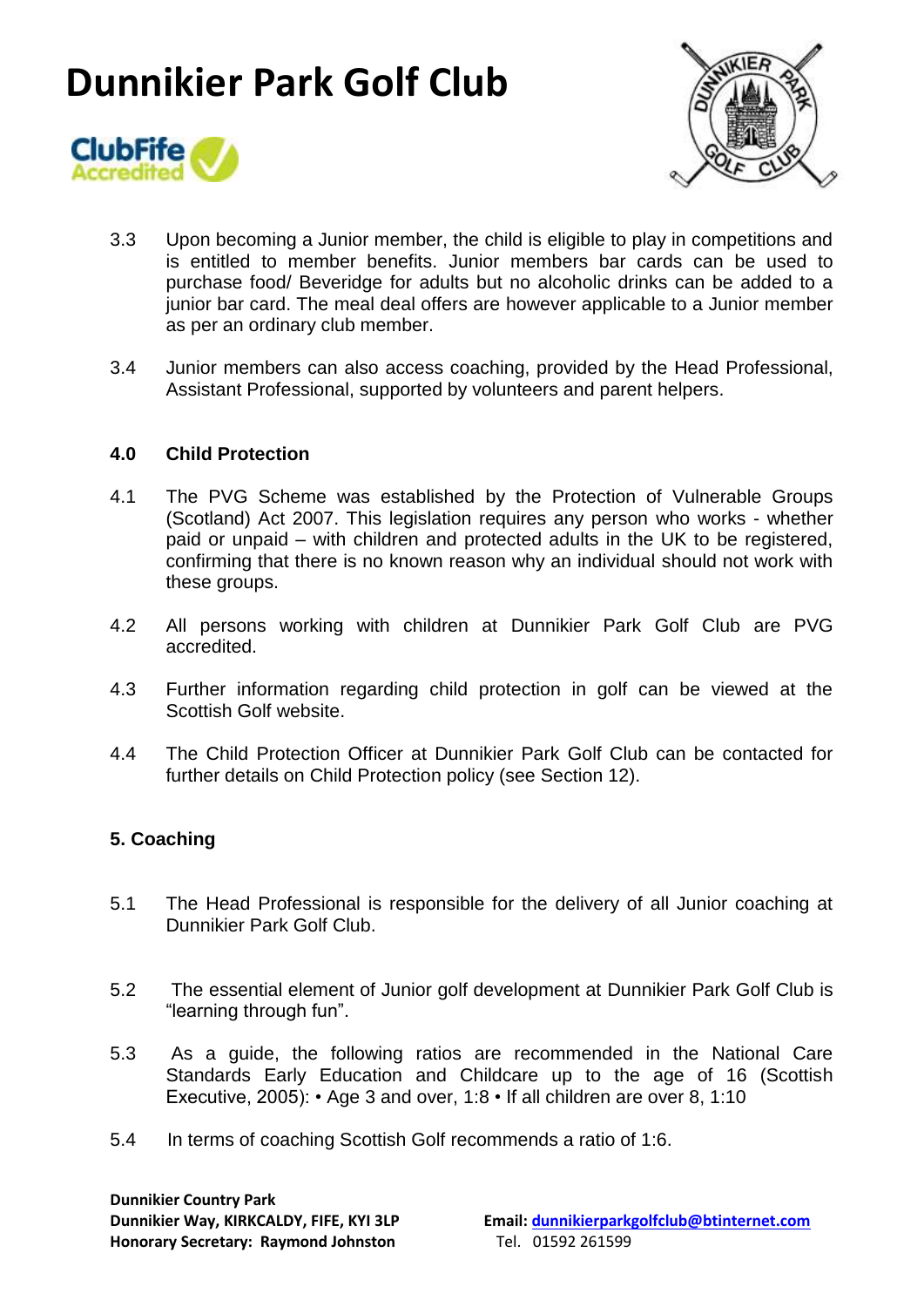



5.5 Dunnikier Park Junior golf coaching will be delivered with a maximum coaching ratio of 1:10. However, good planning and voluntary support should ensure the majority of coaching sessions conform with Scottish Golf recommendations.

## **6.0 Code of Conduct**

We are happy for parents and guardians to leave their children with us for the two hours (or stay and watch if you wish to support your child), and we expect you to stay until 2:30pm when dropping off your child to ensure everything is ok, and return by 4:30pm to collect them, as we cannot allow children to leave the practice area unsupervised, even to the clubhouse. If the weather or another unforeseen circumstance prevents an event to go ahead, we will notify the professional as early as possible. Cancellations are.

Generally due to inclement weather such as torrential rain or lightning, so the decision is often taken close to the start. If we have to stop due to weather during an event, we will take the children into the clubhouse and only release them from our care when a parent or guardian collects them.

- 6.1 Dress code Junior Golf Section members are expected not to wear football/rugby tops during coaching or playing in Junior Competitions.
- 6.2 As a parent/carer of a Junior member of Dunnikier Park Golf Club, you are expected to abide by the following code of conduct.

You should:

- **\*** Encourage your child to learn the rules and play within them
- **\*** Discourage unfair play and arguing with club staff/officials.
- **\*** Help your child to recognise good performance, not just results
- **\*** Never force your child to take part in sport
- **\*** Set a good example by recognising fair play and applauding good performances of all.
- **\*** Never punish or belittle a child for losing or making mistakes.
- **\*** Publicly accept officials' judgements
- **\*** Support your child's involvement and help them to enjoy their sport.
- **\*** Use correct and proper language at all times
- **\*** Never use threatening or abusive behaviour towards children, officials, coaches or other parents
- **\*** Always notify the Junior Convener if you will not be attending or going to be late for a coaching session/competition.

\* Report any incidents that you believe may have breached the Club's Child Protection Policy to the Club's Child Protection Officer.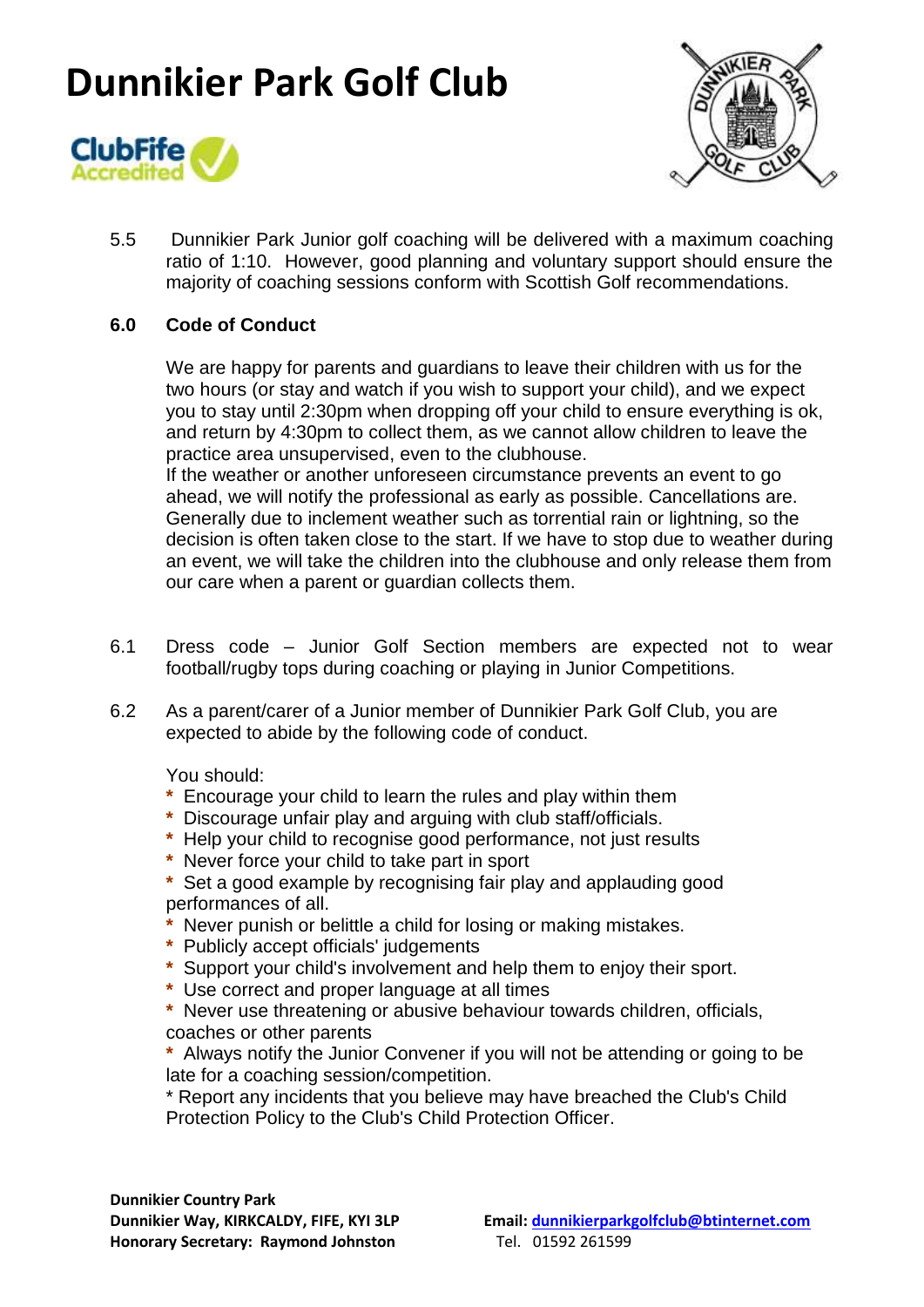



\* Report any health conditions to our coaches that they need to be aware of, also any allergies which may put your child's health at risk e.g., reaction to bee stings (anaphylactic shock) etc

6.3 As a Junior member of Dunnikier Park Golf Club, you are expected to abide by the following code of conduct.

You should:

- **\*** Help create and maintain an environment free of fear and harassment
- **\*** Demonstrate fair play and apply golf's standards both on and off the course
- **\*** Treat others as you would wish to be treated yourself.
- **\*** Respect physical, cultural and racial difference.
- **\*** Tell someone in authority if you are leaving a venue or competition.
- **\*** Treat organisers, coaches and golf members with respect.

You should not take part in any irresponsible, abusive, inappropriate or illegal behaviour which includes:

- **\*** Consuming alcohol or illegal or performance enhancing drugs or stimulants.
- **\*** Smoking
- **\*** Using foul language
- **\*** Publicly using critical or disrespectful description of others.

Violation of the Code of Conduct will be dealt with by the committee.

#### **7.0 Competitions**

#### 7.1 Juniors playing in adult competitions

Entry into adult competitions, that is, all competitions beyond the maximum age of junior membership, is by invitation only and will be extended as a privilege, on the approval of the respective Match Secretaries and Junior Convenors or their nominated representatives, and where necessary, with parental consent.

Junior members who are invited to play in adult competitions, must have two adults present. Where the match would normally only have one adult as part of a two ball, then the junior will be required to find a match observer to accompany the match; the exception being if the adult is a family member.

Juniors playing in adult competitions are bound by the rules of golf and may not receive coaching from match observers or fellow competitors.

Dunnikier Park Golf Club will actively encourage juniors, who are of sufficient proficiency, to compete in adult competitions in line with the Scottish golf ethos of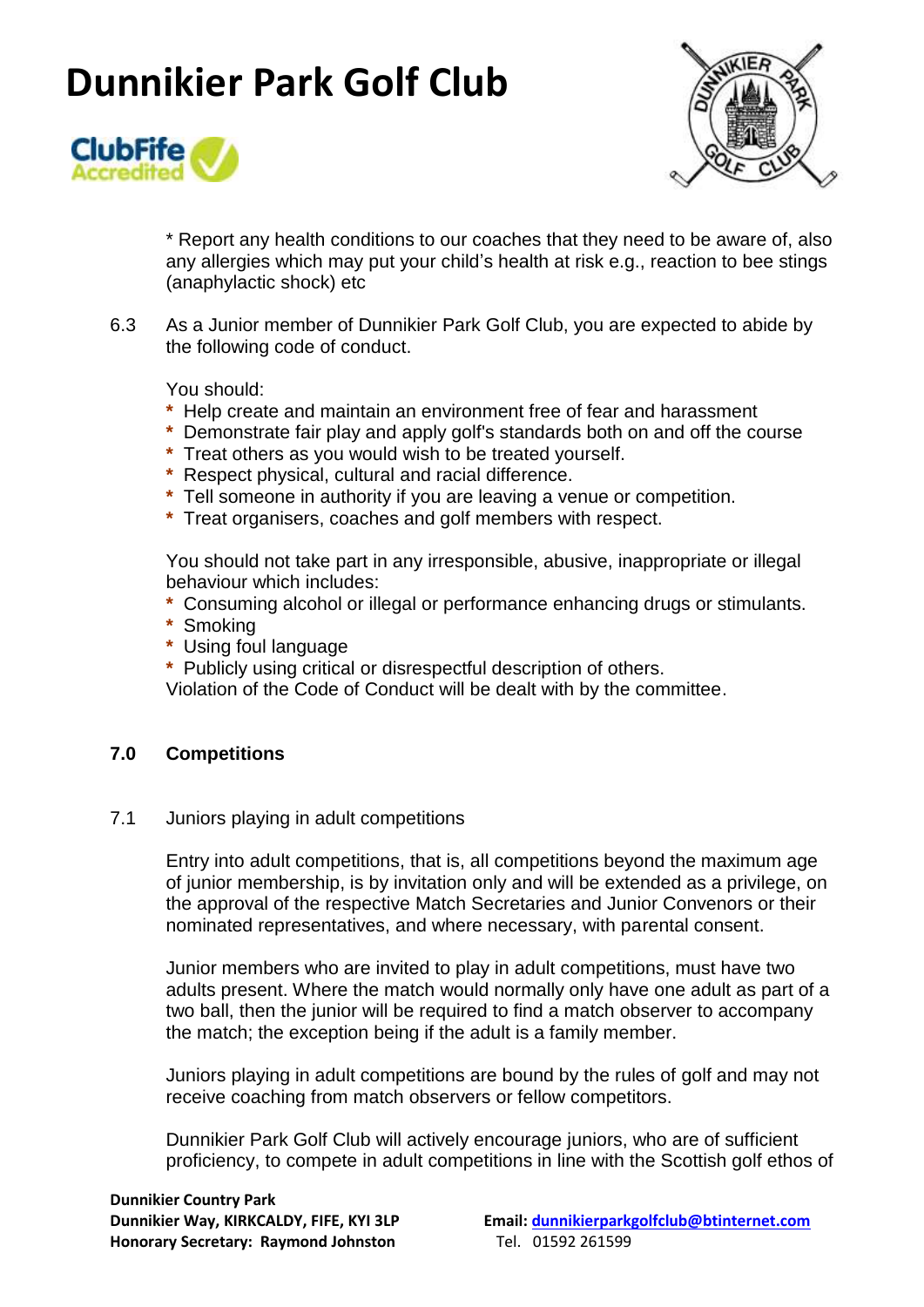



promoting the game of golf. For the avoidance of doubt a junior will be normally be considered for entry in adult competitions when they attain a WHI of 10.0 or less. However, it should be noted that a condition of participation in adult competitions will be continued participation in junior events. To be eligible for an adult competition the junior must have played in the most recent junior competition.

- 7.2 Attaining a handicap
- 7.2.1 Dunnikier Park Golf Club Junior Section operates its own handicap system. This only changes when a junior member requires a (CONGU) handicap. A (CONGU) handicap can be issued to any Junior member who completes 3 scorecards on the Championship course, either during competitions or supplementary rounds. These scorecards must be verified as per the Rules of Golf.
- 7.3 All Junior competitions are held under the Rules of Golf with a focus on enjoyment, positive experience and encouragement.
- 7.4 Dunnikier Park Junior Golf Section members have the opportunity to compete in weekly competitions between April and October.
- 7.5 A Fixture List is created by the Junior Convener and circulated with membership renewals or with the initial membership invitation.
- 7.6 Junior Competitions are normally played on a Sunday. To enter the competition the junior member must be competing on the day i.e., no cards will be accepted for that particular Sunday competitions from any other days of the week

#### 7.7 Scorecards

- 7.7.1 Scorecards are available for the different levels of competition. Junior competitors should ensure they select the correct scorecard for their level prior to playing.
- 7.7.2 Local rules are printed on the rear of the Junior Scorecards.
- 7.7.3 Wee wonders should have their scorecard marked by a parent/adult, play in accordance with the Wee Wonders rules.
- 7.7.4 Cadet Juniors should be encouraged to swap scorecards within their group, playing in accordance with Cadets rules.

**Dunnikier Country Park Honorary Secretary: Raymond Johnston** Tel. 01592 261599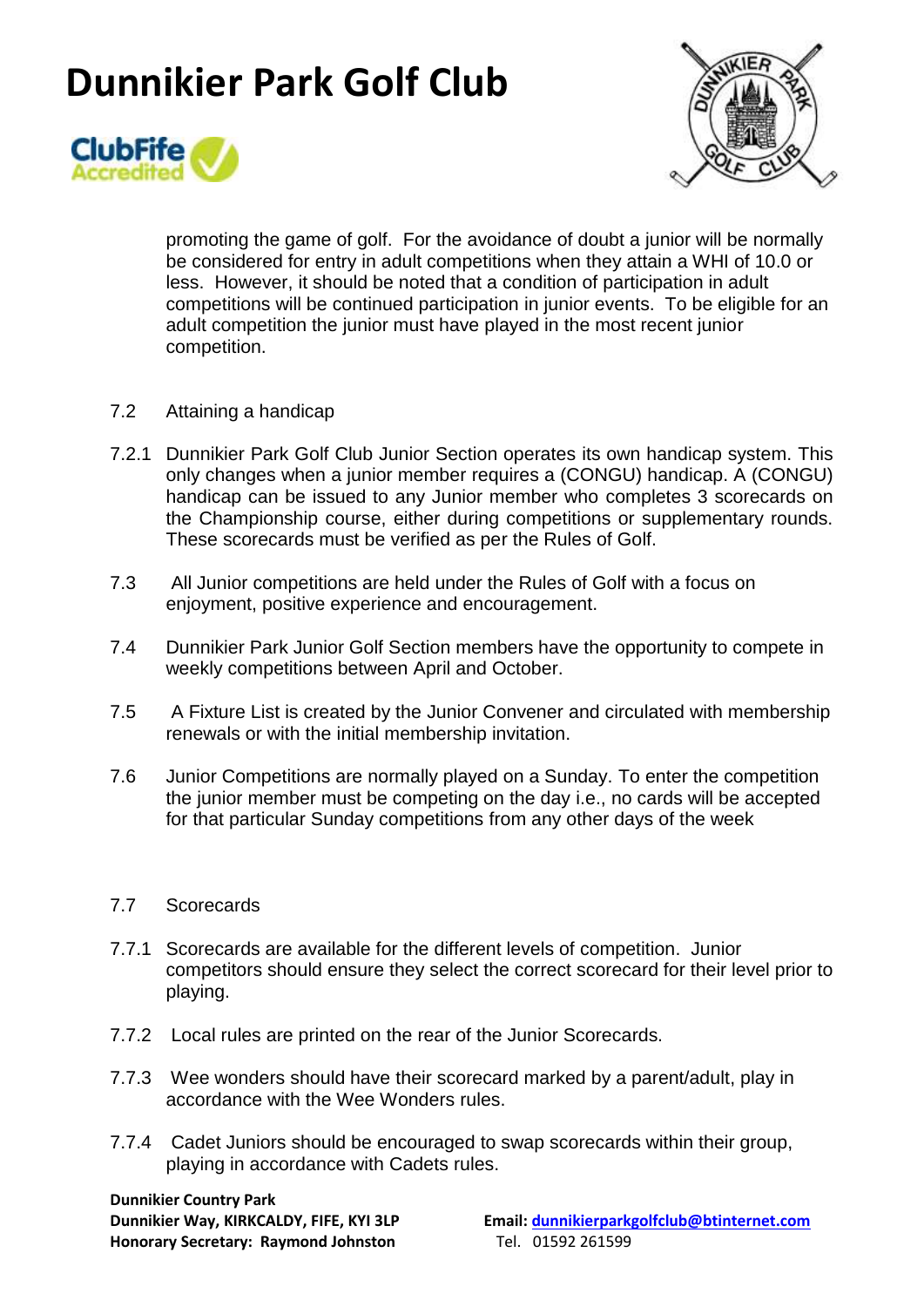



- 7.7.5 Advanced Cadets should be encouraged to swap scorecards within their group, playing in accordance with the rules of golf
- 7.7.6 Completed scorecards must be signed and returned to the Junior Convener, Junior Captain or left in the office.
- 7.8 Competition results and prizes
- 7.8.1 All Junior results are processed as soon as possible, with the results being published on the Junior Facebook page and the Junior notice boards.
- 7.8.2 Prizes are generally not awarded until the official Prize Giving at the end of the season. They are a combination of trophies and vouchers awarded by the golf club.
- 7.8.3 Where sponsors provide items for the Junior Golf Section, the Junior Convener will decide how the sponsorship monies will be used.

#### **8.0 Media / Photography**

- 8.1 Throughout the season Junior members may be photographed at coaching, competitions and various events. These photographs may be used for display purposes in the newsletter, on the club website or social media sites. On occasion, Junior members may also have their photograph printed in the local papers e.g. The Fife Free Press, The Courier etc.
- 8.2 From time-to-time visitors attend coaching sessions to work with the children. They may request permission to take photographs of the children to help publicise their work. These photographs are used within their own publications and may appear on their website.
- 8.3 Please note these persons are not permitted access to the Junior Section unless they have a PVG certificate. They will also be supervised by the Professional or volunteers.
- 8.4 Dunnikier Park Golf Club respects the wishes of parents/guardians at all times with regard to inclusion/exclusion of their child/children from such photographs. If you do not wish your child to be photographed, please contact the junior convenor/ professional.